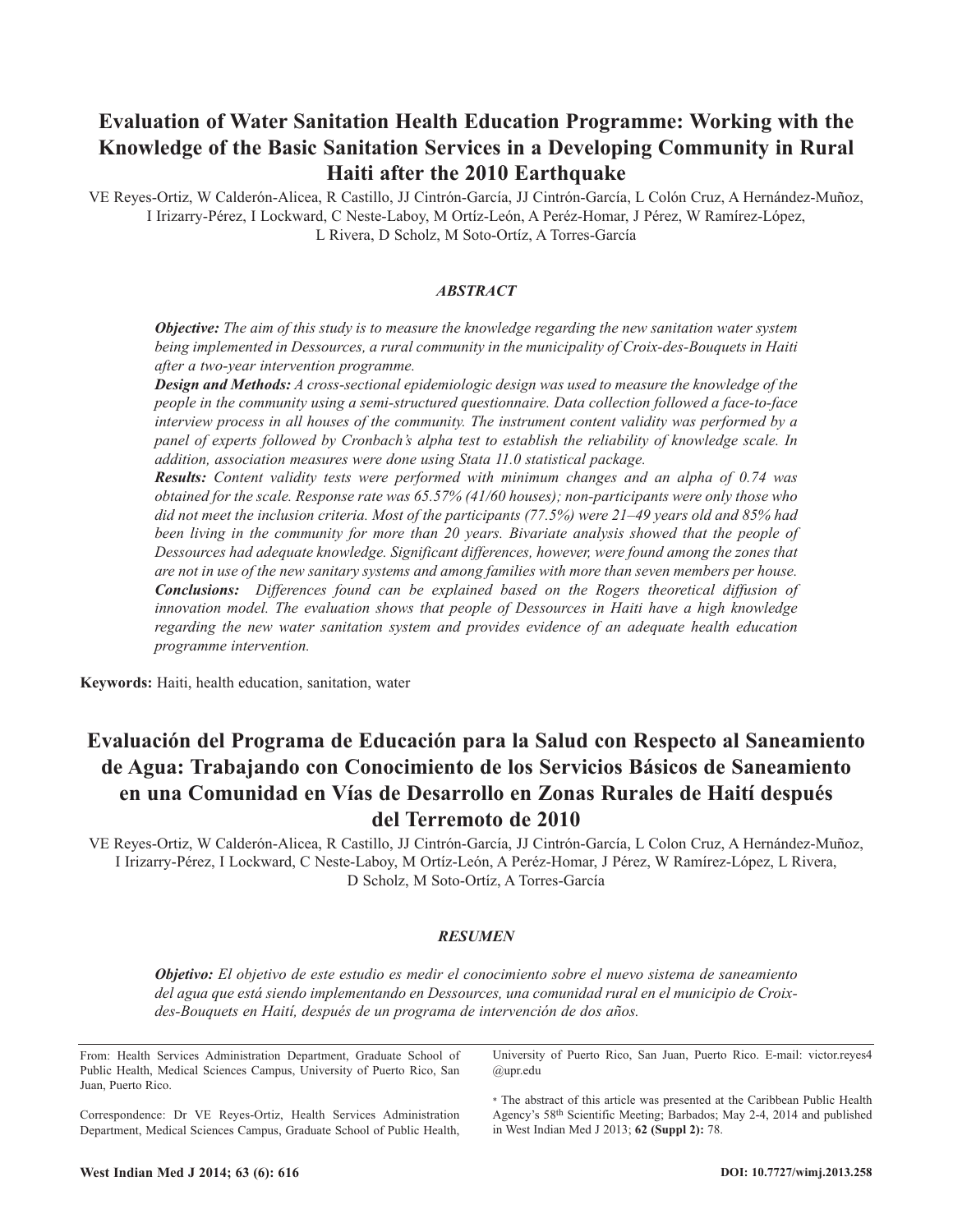*Diseño y Métodos: Se utilizó un diseño epidemiológico transversal para medir el conocimiento de las personas en la comunidad mediante un cuestionario semiestructurado. La recopilación de datos siguió* a un proceso de entrevistas cara a cara en todas las casas de la comunidad. La validez del contenido *del instrumento fue realizada por un panel de expertos, seguida por la prueba alfa de Cronbach para establecer la confiabilidad de la escala de conocimientos. Además, se realizaron medidas de asociación utilizando el paquete estadístico STATA 11.0.*

*Resultados: Las pruebas de validez del contenido se realizaron con cambios mínimos y se obtuvo un alfa de 0.74 para la escala. La tasa de respuesta fue 65.57% (41/60 casas). Solamente no participaron aquellos que no cumplían con los criterios de inclusión. La mayoría de los participantes (77.5%) tenían*  $21 - 49$  años de edad, y 85% habían estado viviendo en la comunidad por más de 20 años. El análisis *bivariante mostró que los moradores de Dessources poseían conocimientos adecuados. Sin embargo, se encontraron diferencias significativas entre las zonas que no tienen acceso a los nuevos sistemas sanitarios, así como entre las familias con más de siete miembros por casa.*

*Conclusiones: Las diferencias encontradas pueden explicarse a partir del modelo de Rogers de difusión de innovación. La evaluación muestra que la gente de Dessources en Haití tiene un elevado conocimiento en relación con el nuevo sistema de saneamiento del agua, y dio evidencias de que la intervención del programa de educación para la salud fue adecuada.*

**Palabras claves:** Haití, educación para la salud, saneamiento, agua

**West Indian Med J 2014; 63 (6): 617**

### **INTRODUCTION**

It is estimated that over one billion people in the world lack access to clean water and/or basic sanitary services (1). Sanitary services for proper human waste disposal are a basic necessity for healthy development of communities. However, human waste disposal (including excreta) still presents a global challenge for governments and affects health indicators (2, 3). Research reports that inadequate water and sanitation services are the second most important risk factor to be addressed to improve community health among developing countries (1). The unsafe water supplies and lack of sanitation has contributed to approximately 1.6 million deaths per year in the past decade (4). Diarrhoea, neglected diseases and parasitical infections have consistently been the most relevant health outputs associated with the sanitary deficiency since the 1980s (5–8). The World Health Organization report also describes the diarrhoea morbidity and mortality rates as one of most relevant health problems worldwide, thus calling for actions to improve water supply and excreta disposal (3).

The necessity of adequate excreta disposal could be competing with other health necessities and commodities considered as more important. Carolini posits that water sanitation could be underestimated by communities due to the lack of associations among health outcomes and water sanitation (9). Therefore, evaluation of knowledge regarding water sanitation systems in a community is necessary to help reduce child mortality, improve mothers' health and improve the quality of life in slum populations (4). In this project, the authors aimed to measure the knowledge regarding the new sanitation water system being implemented in Dessources, a rural community in the municipality of Croix-des-Bouquets

in Haiti. Evaluation was guided using the Rogers diffusion of innovation (DOI) theory (10).

### **SUBJECTS AND METHODS**

During the summer of 2012, a cross-sectional epidemiologic design was used to measure the knowledge of the people in the community using a semi-structured questionnaire. The semi-structured questionnaire had 56 items divided in three parts: (a) sociodemographic profile, (b) knowledge and (c) the *toilette à compost*'s attributes. The sociodemographic profile consists of nine questions. The knowledge section has 11 questions and 36 questions are related to the *toilette à compost*'s attributes. For this paper, only those questions related to knowledge are discussed.

Data collection followed a face-to-face interview process, where participants were asked to complete the survey within their houses. Completeness of the questionnaire was performed by participants in front of investigators and in companion of translators in case any question arose. All adults living in the community that complied with the following inclusion criteria were asked to participate: (a) being an adult between 21 and 60 years old, (b) has been living in Dessources for at least two years and (c) being a Kriol, French or English speaking person. Any subject that appeared to have mental, cognitive or a language disability was excluded from the study. If participants were not in the house at the time of the survey, a second visit was performed in order to increase response rate.

Last, as this instrument has previously not been used, no reliability and content validity test had been performed. Cronbach's alpha was used to establish the reliability of knowledge scale. Content validity to assure readability and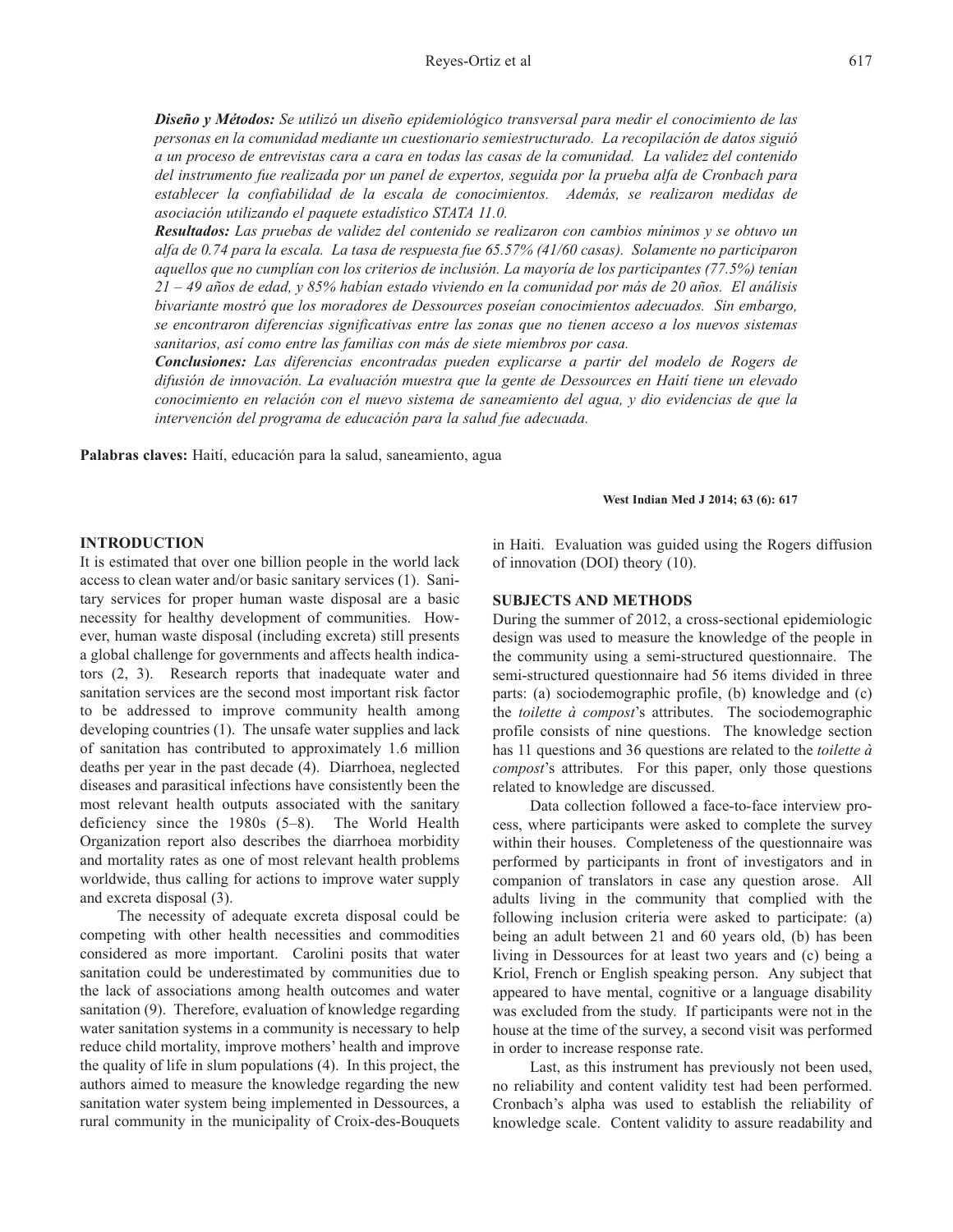comprehensibility of the questionnaire was performed by a group of specialists in environmental health, community leaders and a psychometric expert. Content validity included a back translation from English to Kriol and Kriol to English to assure each question was understandable. In addition, association measures were done using Chi-squared and oneway analysis of variance (ANOVA) tests for multivariate analysis. Stata 11.0 statistical package was used to analyse all data.

#### **RESULTS**

Participants' knowledge was measured using 11 items on a Guttmann scale (yes/no). The Cronbach's alpha for the scale was 0.74 and no item was eliminated from the scale. Response rate was 65.57% (41/60 houses); non-participants were only those who did not meet the inclusion criteria. Most of the participants (77.5%) were 21–49-years old and 85% had been living in the community for more than 20 years. After recoding correct or incorrect answers, the scale was added, producing an 11-point scale that ranged from 0–11. A total score of seven was considered adequate knowledge and less than seven points was considered inadequate. Scores obtained by the community averaged 8.7 (range 1–11 points), showing an appropriate knowledge regarding the sanitation water system implemented.

Bivariate analysis showed that none of the demographic variables measured was associated with significant differences in knowledge. Only the total persons living within a house was reported to be significantly associated with knowledge  $[\chi^2_{\text{g1} = 2)} = 5.4902$ ,  $p = 0.049$ ]. One-way ANOVA test showed that there were statistically significant differences in the knowledge reported among those areas using the water sanitation system and those areas in the community where it had not been implemented  $F = 4.21$ , *p*  $= 0.0225$ ).

Multiple linear regression showed that the model explained 65% of the variance among variables. Statistically significant variables in this analysis ( $p < 0.05$ ) were: (a) those less than 30 years in comparison with those 40–49 years had significantly lower knowledge  $[\beta = -2.08]$ , (b) those living in Zone 2 in comparison with those living in Zone 1 where the *toilette*  $\dot{a}$  *compost* was installed had more knowledge ( $\beta$  = -2.07) and (c) those who reported to have heard about the *toilette*  $\dot{a}$  *compost* had significantly higher knowledge ( $\beta$  = 8.15).

#### **DISCUSSION**

After two years of intervention with different health education and health promotion strategies, the people of Dessources showed adequate knowledge regarding the new water sanitation system. The only significant differences observed were between those having the water sanitation system implemented and those who did not; those younger than *vs* those 40–49 years old; and those who knew the innovation existed. This can be fully explained by Rogers

DOI theory that states that knowledge consists of three dimensions: (a) knowledge that the innovation exists, (b) procedural knowledge, which deals with the knowledge of how to use the new technology and (c) principles knowledge, one that explains how the innovation works (10). Thus, it is expected that those who had the new water sanitation system and knew it existed had an increased level of knowledge.

The literature posits that younger persons adapt better to new technologies and older persons have more difficulty adapting to the innovation (11). In contrast to our data, after controlling multiple variables, those who were 40−49 years old seemed to hold higher knowledge. This could be explained by the fact that this age group worked directly in the building of the *toilette à compost* and had observed the long-term effects of lacking a proper sanitary system.

This study also suggests that the diffusion of the knowledge is slower in those family groups that are bigger than seven members. This is also in accordance with the Rogers' theory, in which size is directly related to the diffusion of the new technology. Morales also posited that the learning process in smaller groups is more effective and shows higher efficacy levels (12). For our community, this means that family groups with more than six persons had lower diffusion rates.

The evaluation suggests that people of Dessources in Haiti have a high knowledge regarding the new water sanitation system and give evidence of adequate health education programme intervention. Therefore, based on the DOI theory, the programme has good chances of becoming sustainable within the community of Dessources in Haiti.

In conclusion, after two years of the health education programme, the interventions were successfully increasing the community knowledge. Also, statistical analysis showed that gaps in the knowledge can be explained by the Rogers DOI model.

#### **REFERENCES**

- 1. Pattanayak SK, Poulos C, Yang JC, Patil S. How valuable are environmental health interventions? Evaluation of water and sanitation programmes in India. Bull World Health Organ 2010; **88:** 535–42.
- 2. United Nations. The Milennium Development Goals Report 2011 [Internet]. New York: United Nations: 2011 Jun 1 [rev 2011 Dec 15; cited 2012 May 3]. Available from: http://www.un.org/ millenniumgoals/pdf/(2011\_E)%20MDG%20Report%202011\_Book% 20LR.pdf
- 3. World Health Organization. Estadísticas sanitarias mundiales 2011 [Internet]. Geneva: WHO; 2011 Jun 1 [rev 2011 Dec 15; cited 2012 May 3]. Available from: http://www.who.int/whosis/whostat/ ES\_WHS2011\_Full.pdf
- 4. Hutton G, Bartram J. Global cost of attaining the millennium development goal for water supply and sanitation*.* Bull World Health Organ 2008; **86:** 13–9.
- 5. Mascarini-Serra L. Prevention of soil-transmitted helminth infection. J Glob Infect Dis 2011; **3:** 175–82.
- 6. Batterman S, Eisenberg J, Hardin R, Kruk ME, Lemos MC, Michalak AM et al. Sustainable control of water-related infectious diseases: a review and proposal for interdisciplinary health-based systems research. Environ Health Perspect 2009; **117:** 1023–32.